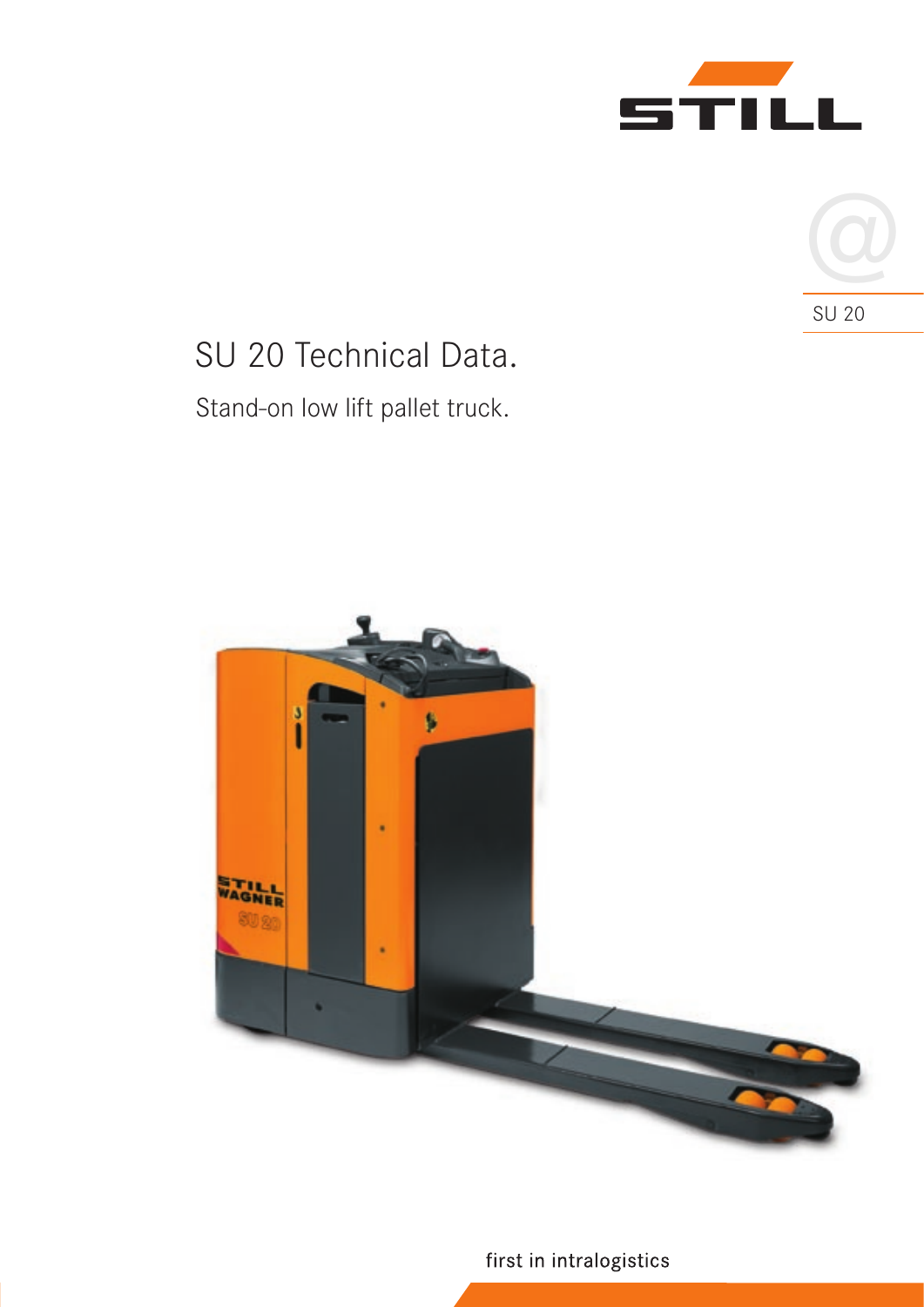2

In accordance with VDI guidelines 2198, this specification applies to the standard model only. Alternative tyres, mast types, ancillary equipment, etc. could result in different values.

|                 | 1.1  | Manufacturer                                                            |                            | <b>STILL</b>          |
|-----------------|------|-------------------------------------------------------------------------|----------------------------|-----------------------|
| Characteristics | 1.2  | Manufacturer's model designation                                        |                            | SU 20                 |
|                 | 1.3  | Power supply - electric, diesel, petrol, gas, mains electric            |                            | electric              |
|                 | 1.4  | Type of control - hand, pedestrian, stand-on, rider seated              |                            | stand-on/rider seated |
|                 | 1.5  | Carrying capacity/load                                                  | $\Omega$<br>kg             | 2000                  |
|                 | 1.6  | Load centre                                                             | $\mathsf{C}$<br>mm         | 600                   |
|                 | 1.8  | Load distance<br>lowered $x$                                            | mm                         | 969/904               |
|                 | 1.9  | Wheelbase<br>lowered v                                                  | mm                         | 1623/1558             |
| Weight          | 2.1  | Weight (inc. battery)                                                   | kg                         | 1070                  |
|                 | 2.2  | Axle loadings laden front<br>drive end/load end                         | kg                         | 1450/1620             |
|                 | 2.3  | Axle loadings unladen front<br>drive end/load end                       | kg                         | 820/250               |
| Wheels   tyres  | 3.1  | Tyres - rubber (V), superelastic (SE), pneumatic (L), polyurethane (PE) |                            | rubber                |
|                 | 3.2  | Tyre size<br>drive end                                                  | mm                         | Ø 250 x 100           |
|                 | 3.3  | Tyre size<br>load end                                                   | mm                         | 2 x / 0 65 x 80       |
|                 | 3.4  | Support rollers<br>drive end                                            | mm                         | 2 x/Ø 125 x 50        |
|                 | 3.5  | Wheels - number front $(x =$ drive wheel)<br>drive end/load end         |                            | 1x/3/4                |
|                 | 3.6  | Track width<br>drive end $ b_{10} $                                     | mm                         | 507                   |
|                 | 3.7  | Track width<br>load end $ b_{11} $                                      | mm                         | 350                   |
| Dimensions      | 4.4  | Lift height                                                             | h <sub>3</sub><br>mm       | 120                   |
|                 | 4.9  | Height of steering wheel                                                | $h_{14}$<br>mm             | 1345                  |
|                 |      | 4.15   Height lowered                                                   | $h_{13}$<br>mm             | 85                    |
|                 | 4.19 | Overall length                                                          | $\mathbf{I}$<br>mm         | 1970                  |
|                 | 4.20 | Length to front face of forks                                           | $\vert$ <sub>2</sub><br>mm | 820                   |
|                 | 4.21 | Overall width                                                           | b <sub>1</sub><br>mm       | 796                   |
|                 | 4.22 | Fork thickness                                                          | s/e/l<br>mm                | 52/170/1150           |
|                 | 4.24 | Fork carriage width                                                     | b <sub>3</sub><br>mm       | 668                   |
|                 |      | 4.25 Overall fork width                                                 | b <sub>5</sub><br>mm       | 520                   |
|                 | 4.31 | Ground clearance beneath mast, laden                                    | m <sub>1</sub><br>mm       | 33                    |
|                 | 4.34 | Aisle width for pallets 800 x 1200 long                                 | A <sub>st</sub><br>mm      | 2220                  |
|                 | 4.35 | Outer turning radius                                                    | Wa<br>mm                   | 1795                  |
| Performance     | 5.1  | Speed<br>laden/unladen                                                  | km/h                       | 8/11                  |
|                 | 5.2  | Lifting time<br>laden/unladen                                           | m/s                        | 1,6/1,1               |
|                 | 5.3  | Lowering time<br>laden/unladen                                          | m/s                        | 2,4/3,0               |
|                 | 5.7  | Gradeability laden<br>laden/unladen                                     | $\%$                       |                       |
|                 | 5.8  | Gradeability<br>laden/unladen                                           | $\%$                       | 8/12                  |
|                 | 5.9  | Acceleration time (over 10 m)<br>laden/unladen                          | S                          | 6,34/4,80             |
|                 | 5.10 | Brakes                                                                  |                            | electric              |
| Electric Motors | 6.1  | Drive motor, rating $S2 = 60$ min.                                      | kW                         | 2,0                   |
|                 | 6.2  | Hoist motor, rating at $S3 = 15%$                                       | kW                         | 2,0                   |
|                 | 6.3  | Battery to IEC 254-2; A, B, C, no                                       |                            | IEC 254-2; A          |
|                 | 6.4  | Battery voltage, capacity K                                             | V/Ah                       | 24/420L               |
|                 | 6.5  | Battery weight +/- 5 % (dependent of manufacturer)                      | kg                         | 370                   |
|                 | 6.6  | Energy consumption according to VDI cycle                               | kWh/h                      | 0,8                   |
| Other           | 8.1  | Drive control                                                           |                            | electronic            |
|                 | 8.4  | Noise peak at operator's ears                                           | dB(A)                      | < 70                  |
|                 |      |                                                                         |                            |                       |

### **The STILL SU 20.**

Electric stand-on low lift pallet truck is designed for a high turnaround of goods especially when loading and unloading lorries, and also for horizontal transportation of goods up to 2000 kg. With compact length and overall width of less than 800 mm, normal commercial pallets can be handled lengthways or crossways.

#### **Driver's compartment.**

- An ergonomically designed driver's standing compartment is also fitted with a bucket seat to allow the driver to be seated if required.
- A high level of driving comfort is achieved due to the padded interior plus integral storage facilities for working papers and utensils.
- Gas-damped non-slip footplate and seat, can be adjusted for height by up to 180mm. Adjustment is smooth and easily achieved by a simple push of a button.
- Ergonomically designed hand grip allows the driver to maintain his position safely when accelerating and braking.
- The controls fall easily to hand without changing grip and a clear layout avoids confusion. Drive direction and travel speed are controlled by a butterfly switch with integral buttons for hoist and lower functions - features that ensure safer operation and avoid the risk of confusion.
- Footrests on the right of the footwell prevent fatigue during long horizontal transport runs.
- Standard display gives battery discharge, operating hours and fault code read-outs.

#### **Chassis.**

- Rounded chassis contour gives excellent all round vision and the optimum view of the fork tips.
- Robust, torsionally rigid steel frame consists of drive section and load lifting section.
- A patented hinged section gives ideal access to the electrical components. Ease of servicing reduces maintenance costs.
- Automatic level compensation for the load wheels makes for safer transport. The result: no twisting of the truck frame, plus constant contact with the ground even when the floor surface is not level.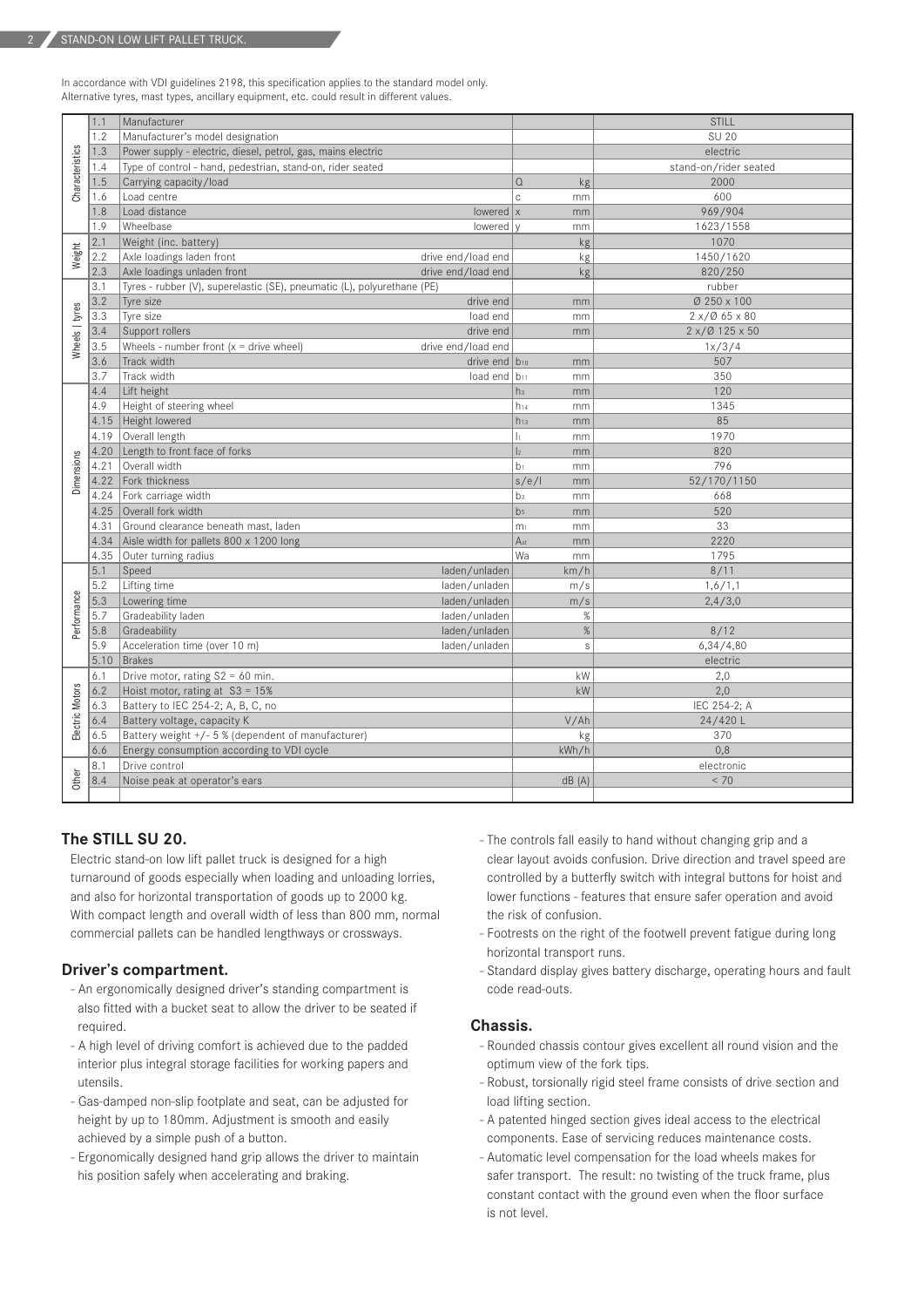

- Good weight distribution and reduced point loading due to the 4-wheel principle - ideal for upper storey use.
- Patented friction aids on the fork tips allow non-skid pallet handling.
- Skids under the fork tips make it easier to drive over thresholds and enter the pallets from the side.

#### **Steering.**

- Full electric steering for 180° lock-to-lock movement without kickback. Steering wheel diameter of only 120 mm and 4½ turns guarantees fast, effortless steering.
- The steer motor is protected against shocks from uneven floors by a safety coupling and is connected with the steered wheel by low maintenance direct gearing.
- Automatic reduction of speed when driving round corners, thereby ensuring a high level of safety through optimal driving characteristics. This enables safe transport of the load at all times.

#### **Drive.**

- A robust 2.0 kW shunt wound drive motor provides quick acceleration and powerful ramp travel. Efficient energy utilisation due to the spur and bevel gear transmission.

#### **Hydraulics.**

- The hydraulic unit consists of a powerful, high efficiency 2.0 kW pump motor actuated via push buttons in the operating panel.
- Automatic shut-off on reaching maximum lift is achieved by an overload protection for the hydraulic pump - saving energy and reducing noise.





3





#### **Brakes.**

- Two independent braking systems are fitted.
- Generator braking activated by releasing the butterfly switch or changing drive direction guarantees soft braking and protects the brake linings. During braking the drive unit acts as a generator and puts the energy gained back into the battery.
- An electromagnetic brake acts as a parking brake. It is also called into operation when the Emergency Off button is pressed.
- Starting on gradients is possible without rolling back.
- Automatic brake monitoring is achieved by means of a load sensor, which regulates the braking current to suit the load.

#### **Battery.**

- For multi-shift use the battery is changed using the patented battery free lift and a roller track at the side.
- Double safety thanks to two interlock systems.

#### **Auxiliary equipment.**

- Other fork lengths and overall fork widths
- Various drive wheels
- Tandem load rollers
- Wheel positioning indicator
- Data terminal/scanner